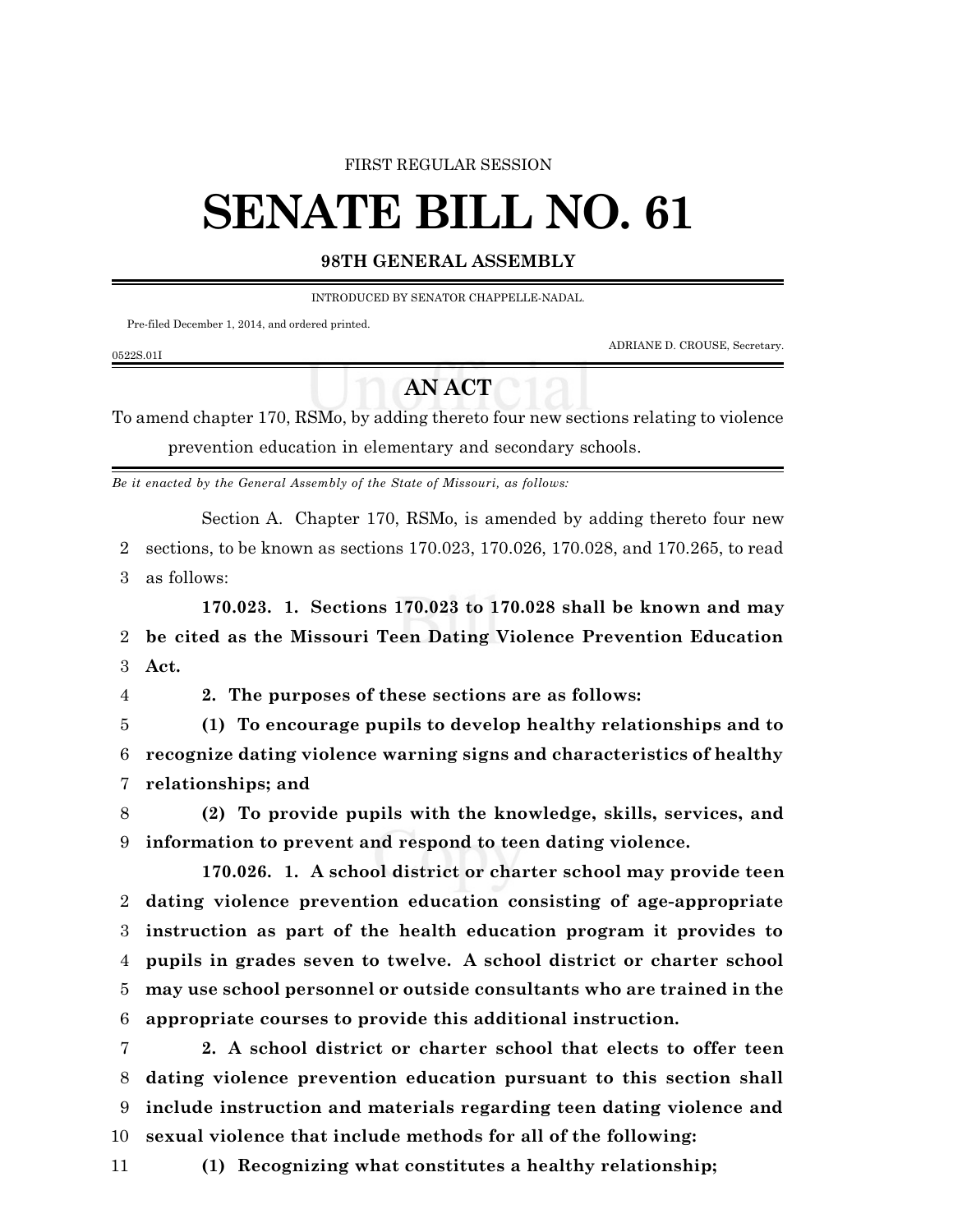**(2) Identifying teen dating violence, verbal abuse, nonverbal abuse, physical intimidation, stalking, physical abuse, inappropriate sexual behavior, sexual harassment, sexual violence, sexual assault, and internet abuse and cyber bullying; and**

 **(3) Locating sources for legal, medical, mental health, and other supportive services regarding teen dating violence.**

 **3. A school district or charter school that elects to offer teen dating violence prevention education pursuant to this section shall satisfy all of the following criteria:**

**(1) Instruction and materials shall be age appropriate;**

 **(2) All factual information presented shall be medically accurate and objective;**

 **(3) Instruction and materials shall teach respect for marriage and committed relationships that are voluntary, healthy, and safe; and**

 **(4) Instruction and materials shall teach pupils the skills to recognize and aspire to healthy, respectful relationships including all of the following:**

 **(a) Communication skills that help them discuss and resolve conflicts within intimate relationships with respect and nonviolence;**

**(b) Critical thinking skills;**

**(c) Skills to negotiate with a dating partner; and**

 **(d) Skills for pupils to recognize and understand their own individual boundaries, and recognize and respect the boundaries of others.**

 **4. Instruction and materials shall not reflect or promote bias against any person on the basis of disability, gender, nationality, race or ethnicity, religion, or sexual orientation.**

**170.028. 1. Each school district or charter school may establish and implement a teen dating violence and sexual violence prevention curriculum.**

 **2. Each school district or charter school may consult with the department of health and senior services, the attorney general, and domestic violence and sexual assault prevention advocates for advice on the development of grade-level concepts and content guidelines to be incorporated into sexual health and health education programs taught to pupils in any of grades seven to twelve. Any materials produced pursuant to this section shall focus on educating pupils**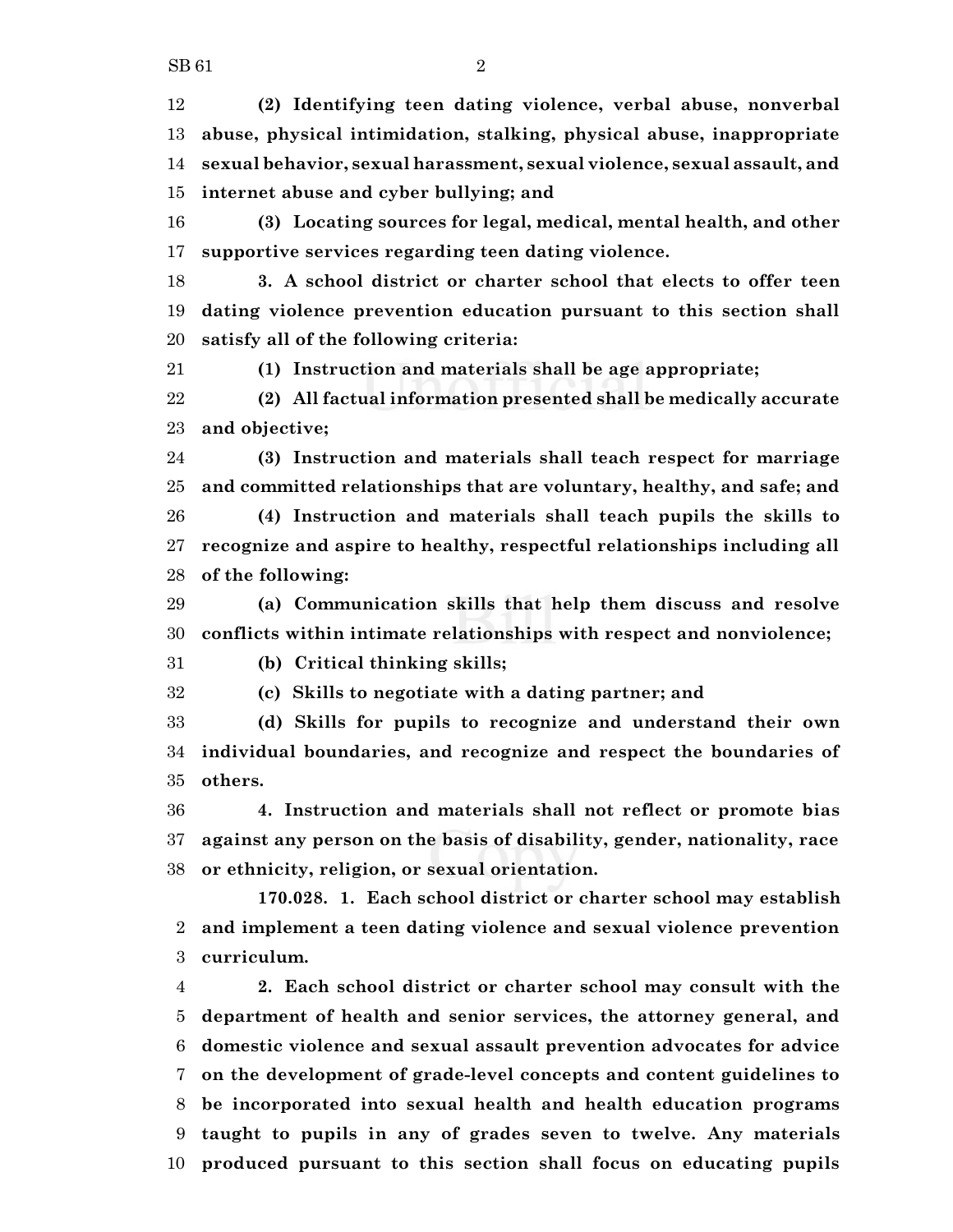**regarding teen dating violence, sexual violence, and healthy relationships and shall include the following requirements:**

 **(1) Teen dating violence and sexual violence education shall include, but is not limited to, defining teen dating violence and sexual violence, and recognizing teen dating violence warning signs, and characteristics of healthy relationships, and information about legal, medical, and mental health services;**

 **(2) The curriculum shall focus on educating pupils regarding teen dating violence and sexual violence prevention; and**

 **(3) The curriculum shall be developed through interagency collaborations with advocates who work in the areas of domestic violence, teen dating violence, and sexual violence.**

 **3. Each school district or charter school may incorporate teen dating violence prevention education into the sexual health and health education program currently taught to pupils in any of grades seven to twelve. Teen dating violence prevention education may be an independent section in the health curriculum.**

**170.265. 1. Each school district or charter school may establish and implement an age-appropriate curriculum to educate students about domestic violence. Such a curriculum may include components to:**

**(1) Raise awareness of the incidence of domestic violence;**

**(2) Promote healthy behaviors in relationships;**

 **(3) Allow students to identify the signs that an individual may be a victim of domestic violence;**

 **(4) Allow students to identify the behaviors associated with an abuser or perpetrator of domestic violence;**

 **(5) An emphasis on the primary prevention of violence perpetration.**

 **2. A school district or charter school may include information about the identification of risk factors for perpetration of domestic violence, including but not limited to:**

**(1) History of violence or aggression in the past;**

**(2) Seeing or being a victim of violence as a child;**

 **(3) Substance abuse, including but not limited to alcohol or drugs;**

**(4) Being unemployed or experiencing other life events that**